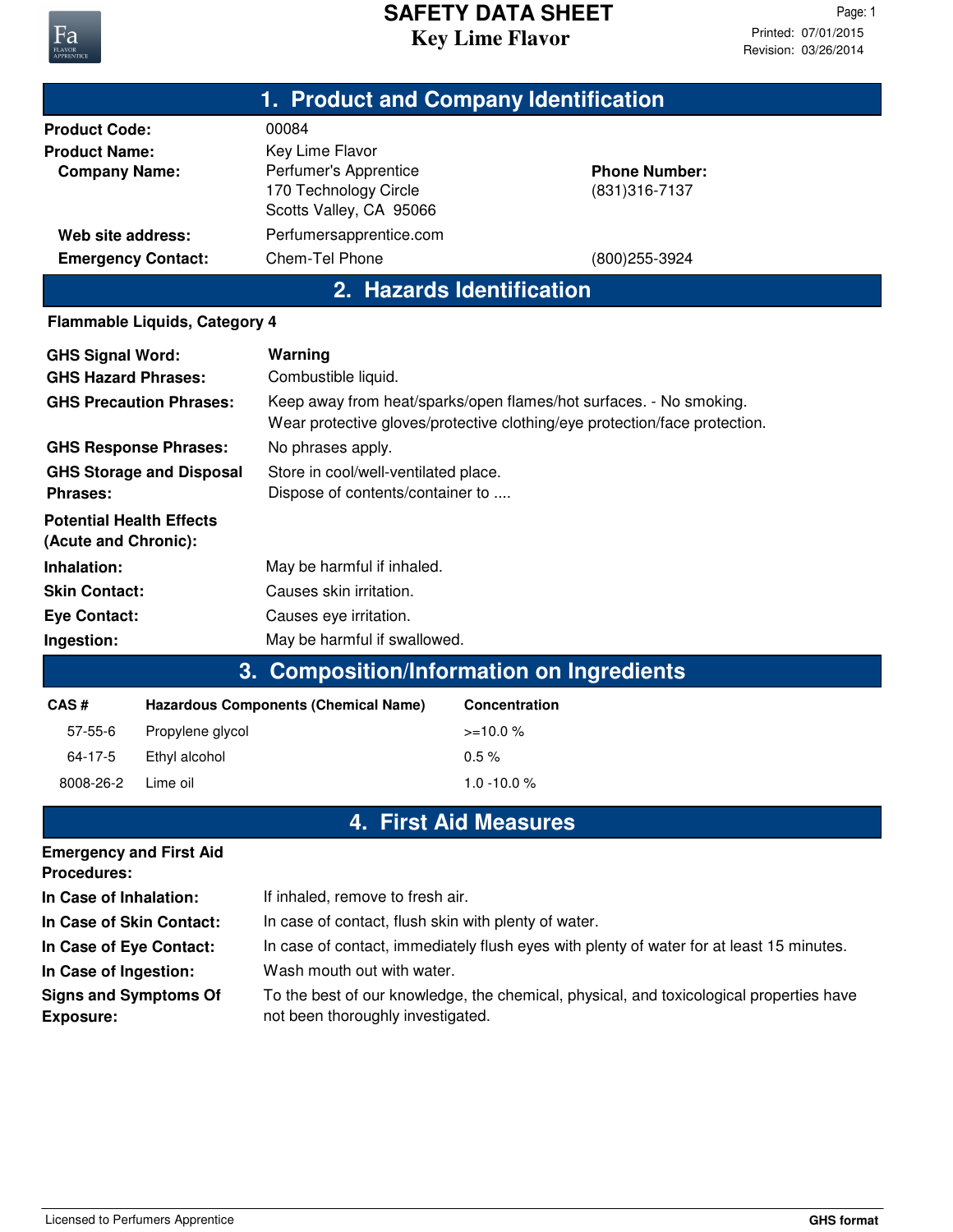## **Key Lime Flavor SAFETY DATA SHEET**

| 5. Fire Fighting Measures                                      |                                                                                                                                                            |                                                                                                                                                                                                                                                                                                                                  |                         |                                                                                                         |                     |  |
|----------------------------------------------------------------|------------------------------------------------------------------------------------------------------------------------------------------------------------|----------------------------------------------------------------------------------------------------------------------------------------------------------------------------------------------------------------------------------------------------------------------------------------------------------------------------------|-------------------------|---------------------------------------------------------------------------------------------------------|---------------------|--|
| <b>Flash Pt:</b>                                               |                                                                                                                                                            | 121.00 F                                                                                                                                                                                                                                                                                                                         |                         |                                                                                                         |                     |  |
| <b>Explosive Limits:</b>                                       |                                                                                                                                                            | LEL:                                                                                                                                                                                                                                                                                                                             | UEL:                    |                                                                                                         |                     |  |
| <b>Autoignition Pt:</b>                                        |                                                                                                                                                            |                                                                                                                                                                                                                                                                                                                                  |                         |                                                                                                         |                     |  |
|                                                                |                                                                                                                                                            |                                                                                                                                                                                                                                                                                                                                  |                         | Suitable Extinguishing Media: Use water spray, dry chemical, carbon dioxide, or alcohol-resistant foam. |                     |  |
|                                                                | <b>Fire Fighting Instructions:</b>                                                                                                                         | As in any fire, wear a self-contained breathing apparatus in pressure-demand,<br>MSHA/NIOSH (approved or equivalent), and full protective gear.                                                                                                                                                                                  |                         |                                                                                                         |                     |  |
| Hazards:                                                       | <b>Flammable Properties and</b>                                                                                                                            |                                                                                                                                                                                                                                                                                                                                  |                         |                                                                                                         |                     |  |
|                                                                | 6. Accidental Release Measures                                                                                                                             |                                                                                                                                                                                                                                                                                                                                  |                         |                                                                                                         |                     |  |
| <b>Protective Precautions,</b><br><b>Emergency Procedures:</b> | <b>Protective Equipment and</b>                                                                                                                            | Ensure adequate ventilation.                                                                                                                                                                                                                                                                                                     |                         |                                                                                                         |                     |  |
| <b>Material Is Released Or</b><br>Spilled:                     | <b>Steps To Be Taken In Case</b>                                                                                                                           | Dike to collect large liquid spills.                                                                                                                                                                                                                                                                                             |                         |                                                                                                         |                     |  |
|                                                                |                                                                                                                                                            |                                                                                                                                                                                                                                                                                                                                  | 7. Handling and Storage |                                                                                                         |                     |  |
|                                                                | <b>Precautions To Be Taken in</b>                                                                                                                          |                                                                                                                                                                                                                                                                                                                                  |                         | Wash thoroughly after handling. Remove contaminated clothing and wash before reuse.                     |                     |  |
| Handling:                                                      |                                                                                                                                                            | Use with adequate ventilation.                                                                                                                                                                                                                                                                                                   |                         |                                                                                                         |                     |  |
| Storing:                                                       | <b>Precautions To Be Taken in</b><br>Store in a tightly closed container. Store in a cool, dry, well-ventilated area away from<br>incompatible substances. |                                                                                                                                                                                                                                                                                                                                  |                         |                                                                                                         |                     |  |
|                                                                |                                                                                                                                                            |                                                                                                                                                                                                                                                                                                                                  |                         | 8. Exposure Controls/Personal Protection                                                                |                     |  |
| CAS#                                                           | <b>Partial Chemical Name</b>                                                                                                                               |                                                                                                                                                                                                                                                                                                                                  | <b>OSHA TWA</b>         | <b>ACGIH TWA</b>                                                                                        | <b>Other Limits</b> |  |
| $57 - 55 - 6$                                                  | Propylene glycol                                                                                                                                           |                                                                                                                                                                                                                                                                                                                                  |                         |                                                                                                         |                     |  |
| 64-17-5                                                        | Ethyl alcohol                                                                                                                                              |                                                                                                                                                                                                                                                                                                                                  | PEL: 1000 ppm           | TLV: 1000 ppm                                                                                           |                     |  |
| 8008-26-2                                                      | Lime oil                                                                                                                                                   |                                                                                                                                                                                                                                                                                                                                  |                         |                                                                                                         |                     |  |
| <b>Respiratory Equipment</b><br>(Specify Type):                |                                                                                                                                                            | If exposure limits are exceeded or irritation is experienced, NIOSH/MSHA approved<br>respiratory protection should be worn. Positive-pressure supplied air respirators may be<br>required for high airborne contaminant concentrations. Respiratory protection must be<br>provided in accordance with current local regulations. |                         |                                                                                                         |                     |  |
| <b>Eye Protection:</b>                                         | Safety glasses.                                                                                                                                            |                                                                                                                                                                                                                                                                                                                                  |                         |                                                                                                         |                     |  |
|                                                                | <b>Protective Gloves:</b><br>Wear appropriate protective gloves to prevent skin exposure.                                                                  |                                                                                                                                                                                                                                                                                                                                  |                         |                                                                                                         |                     |  |
|                                                                | <b>Other Protective Clothing:</b>                                                                                                                          | Wear appropriate protective clothing to prevent skin exposure.                                                                                                                                                                                                                                                                   |                         |                                                                                                         |                     |  |
|                                                                | Facilities storing or utilizing this material should be equipped with an eyewash facility and<br><b>Engineering Controls</b>                               |                                                                                                                                                                                                                                                                                                                                  |                         |                                                                                                         |                     |  |
| (Ventilation etc.):                                            | Work/Hygienic/Maintenance                                                                                                                                  | a safety shower. Use adequate ventilation to keep airborne concentrations low.<br>Wash thoroughly after handling. Wash contaminated clothing before reuse.                                                                                                                                                                       |                         |                                                                                                         |                     |  |
| <b>Practices:</b>                                              |                                                                                                                                                            |                                                                                                                                                                                                                                                                                                                                  |                         |                                                                                                         |                     |  |

Fa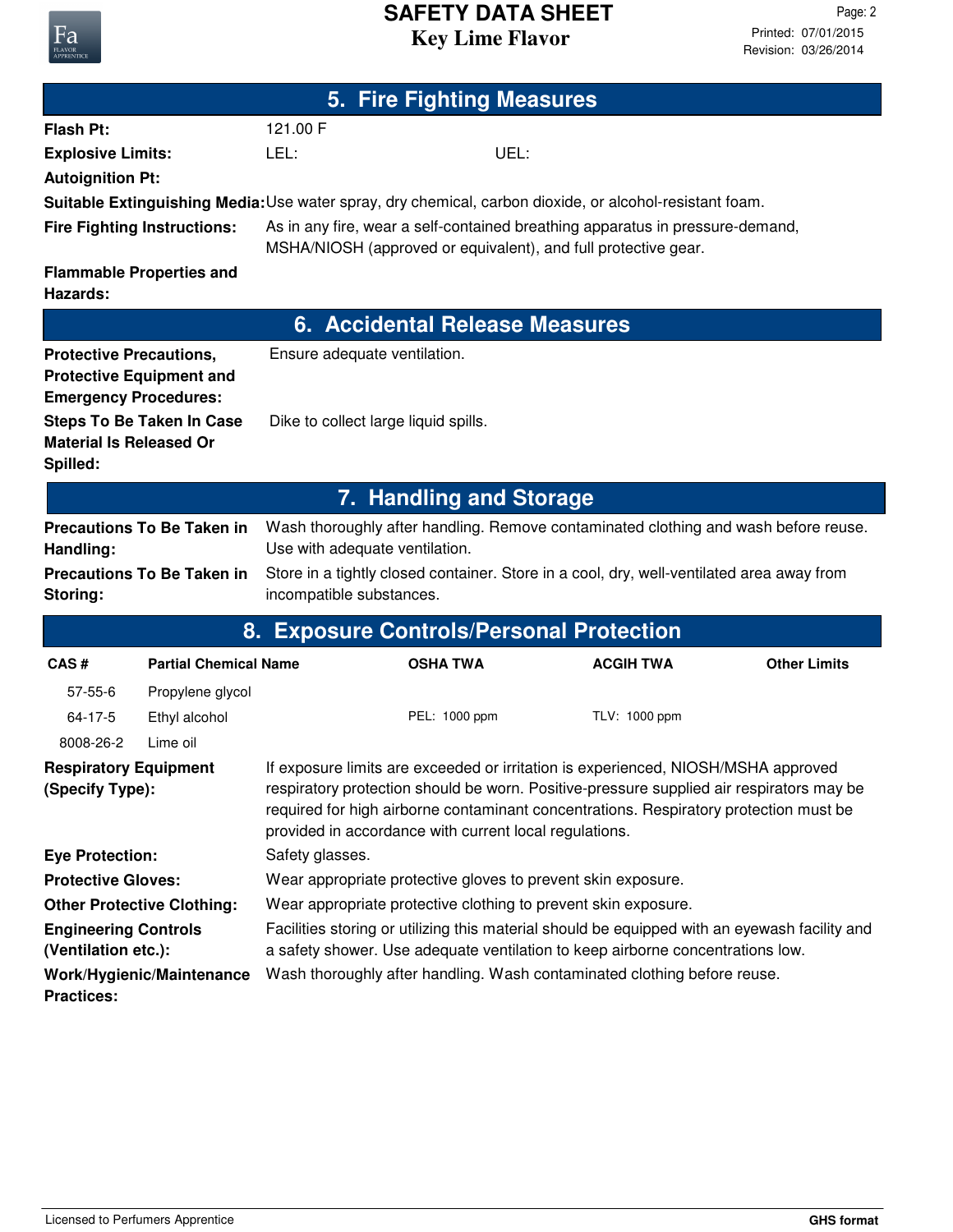

|                                                                | 9. Physical and Chemical Properties                                                                                                                                                 |  |  |
|----------------------------------------------------------------|-------------------------------------------------------------------------------------------------------------------------------------------------------------------------------------|--|--|
| <b>Physical States:</b>                                        | [X] Liquid<br>[ ] Solid<br>$[$ ] Gas                                                                                                                                                |  |  |
| <b>Appearance and Odor:</b>                                    | Opaque yellow color.                                                                                                                                                                |  |  |
|                                                                | Key lime taste and aroma.                                                                                                                                                           |  |  |
| <b>Melting Point:</b>                                          |                                                                                                                                                                                     |  |  |
| <b>Boiling Point:</b>                                          |                                                                                                                                                                                     |  |  |
| <b>Autoignition Pt:</b>                                        |                                                                                                                                                                                     |  |  |
| <b>Flash Pt:</b>                                               | 121.00 F                                                                                                                                                                            |  |  |
| <b>Explosive Limits:</b>                                       | LEL:<br>UEL:<br>1.027<br>at 22.0 C                                                                                                                                                  |  |  |
| Specific Gravity (Water $= 1$ ):<br>Vapor Pressure (vs. Air or |                                                                                                                                                                                     |  |  |
| $mm Hg$ :                                                      |                                                                                                                                                                                     |  |  |
| Vapor Density (vs. $Air = 1$ ):                                |                                                                                                                                                                                     |  |  |
| <b>Evaporation Rate:</b>                                       |                                                                                                                                                                                     |  |  |
| <b>Solubility in Water:</b>                                    |                                                                                                                                                                                     |  |  |
| <b>Percent Volatile:</b>                                       |                                                                                                                                                                                     |  |  |
|                                                                | <b>10. Stability and Reactivity</b>                                                                                                                                                 |  |  |
| <b>Stability:</b>                                              | Unstable [ ]<br>Stable [X]                                                                                                                                                          |  |  |
| <b>Conditions To Avoid -</b>                                   | Excess heat, moist air, Incompatible materials, ignition sources.                                                                                                                   |  |  |
| Instability:                                                   |                                                                                                                                                                                     |  |  |
|                                                                | <b>Incompatibility - Materials To</b> Strong oxidizing agents, Mineral acids.                                                                                                       |  |  |
| Avoid:                                                         |                                                                                                                                                                                     |  |  |
| <b>Byproducts:</b>                                             | Hazardous Decomposition Or Carbon monoxide, Carbon dioxide, irritating and toxic fumes and gases.                                                                                   |  |  |
| <b>Possibility of Hazardous</b>                                | Will occur [ ]<br>Will not occur [X]                                                                                                                                                |  |  |
| <b>Reactions:</b>                                              |                                                                                                                                                                                     |  |  |
| <b>Conditions To Avoid -</b>                                   |                                                                                                                                                                                     |  |  |
| <b>Hazardous Reactions:</b>                                    |                                                                                                                                                                                     |  |  |
|                                                                | <b>11. Toxicological Information</b>                                                                                                                                                |  |  |
| <b>Toxicological Information:</b>                              | This mixture has not been subjected to toxicological testing but has been blended from                                                                                              |  |  |
|                                                                | materials with established toxicological bibliographies. In view of the difficulty of using                                                                                         |  |  |
|                                                                | current standard toxicological evaluation techniques to predict potential hazards to<br>susceptible individuals or arising from unforeseeable potentiation, this preparation should |  |  |
|                                                                | be considererd and handled as if it displayed health hazards and consequently treated                                                                                               |  |  |
|                                                                | with all possible precaution.                                                                                                                                                       |  |  |
| Carcinogenicity:                                               | NTP? No<br>IARC Monographs? No<br><b>OSHA Regulated? No</b>                                                                                                                         |  |  |
|                                                                | <b>12. Ecological Information</b>                                                                                                                                                   |  |  |
| <b>General Ecological</b>                                      | This mixture as a whole has not been subjected to ecotoxicological testing. In view of the                                                                                          |  |  |
| Information:                                                   | difficulty of using current standard ecotoxicological evaluation techniques to predict the                                                                                          |  |  |
|                                                                | impact of particular modes of release on vulnerable or localized parts of the ecosystem,                                                                                            |  |  |
|                                                                | this preparation should be considered and handled as if it displayed potential<br>environmental hazards, and treated in consequence with all possible precaution.                   |  |  |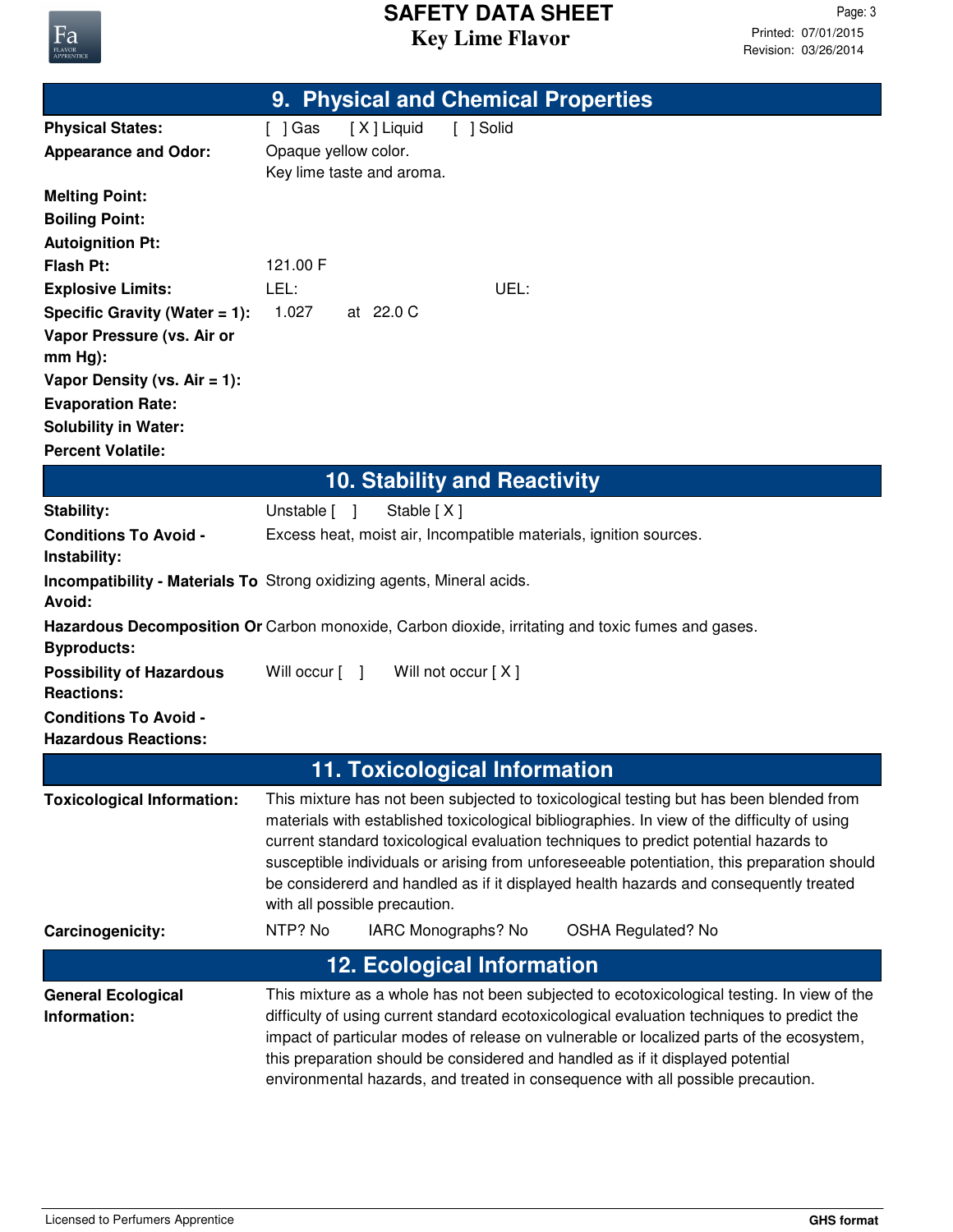

## **Key Lime Flavor SAFETY DATA SHEET**

| <b>13. Disposal Considerations</b>                                                                                                                                                                                                                                                                                                          |                                                                                                                        |                                                                                                                                                                                                                                                                                                                                                                                                                                                                                                                                |  |                                                             |                             |                                |
|---------------------------------------------------------------------------------------------------------------------------------------------------------------------------------------------------------------------------------------------------------------------------------------------------------------------------------------------|------------------------------------------------------------------------------------------------------------------------|--------------------------------------------------------------------------------------------------------------------------------------------------------------------------------------------------------------------------------------------------------------------------------------------------------------------------------------------------------------------------------------------------------------------------------------------------------------------------------------------------------------------------------|--|-------------------------------------------------------------|-----------------------------|--------------------------------|
| <b>Waste Disposal Method:</b>                                                                                                                                                                                                                                                                                                               |                                                                                                                        | This material, as supplied, is not a hazardous waste according to Federal regulations (40<br>CFR 261). This material could become a hazardous waste if it is mixed with or otherwise<br>comes in contact with a hazardous waste, if chemical additions are made to this material,<br>or if the material is processed or otherwise altered. Consult 40 CFR 261 to determine<br>whether the altered material is a hazardous waste. Consult the appropriate state,<br>regional, or local regulations for additional requirements. |  |                                                             |                             |                                |
|                                                                                                                                                                                                                                                                                                                                             |                                                                                                                        |                                                                                                                                                                                                                                                                                                                                                                                                                                                                                                                                |  | <b>14. Transport Information</b>                            |                             |                                |
| <b>GHS Classification:</b>                                                                                                                                                                                                                                                                                                                  |                                                                                                                        |                                                                                                                                                                                                                                                                                                                                                                                                                                                                                                                                |  | Flammable Liquids, Category 4 - Warning! Combustible liquid |                             |                                |
|                                                                                                                                                                                                                                                                                                                                             | <b>LAND TRANSPORT (US DOT):</b>                                                                                        |                                                                                                                                                                                                                                                                                                                                                                                                                                                                                                                                |  |                                                             |                             |                                |
| <b>DOT Hazard Class:</b><br><b>UN/NA Number:</b>                                                                                                                                                                                                                                                                                            | DOT Proper Shipping Name: Not Regulated.<br><b>LAND TRANSPORT (Canadian TDG):</b><br><b>TDG Shipping Name:</b>         | Not Regulated.                                                                                                                                                                                                                                                                                                                                                                                                                                                                                                                 |  |                                                             |                             |                                |
| <b>LAND TRANSPORT (European ADR/RID):</b><br>Not Regulated.<br><b>ADR/RID Shipping Name:</b><br><b>MARINE TRANSPORT (IMDG/IMO):</b><br><b>IMDG/IMO Shipping Name:</b><br>Not Regulated.<br>AIR TRANSPORT (ICAO/IATA):                                                                                                                       |                                                                                                                        |                                                                                                                                                                                                                                                                                                                                                                                                                                                                                                                                |  |                                                             |                             |                                |
|                                                                                                                                                                                                                                                                                                                                             | <b>ICAO/IATA Shipping Name:</b>                                                                                        | Not Regulated.                                                                                                                                                                                                                                                                                                                                                                                                                                                                                                                 |  |                                                             |                             |                                |
| <b>15. Regulatory Information</b>                                                                                                                                                                                                                                                                                                           |                                                                                                                        |                                                                                                                                                                                                                                                                                                                                                                                                                                                                                                                                |  |                                                             |                             |                                |
| CAS#<br>$57 - 55 - 6$<br>64-17-5<br>8008-26-2                                                                                                                                                                                                                                                                                               | EPA SARA (Superfund Amendments and Reauthorization Act of 1986) Lists<br>Propylene glycol<br>Ethyl alcohol<br>Lime oil | <b>Hazardous Components (Chemical Name)</b>                                                                                                                                                                                                                                                                                                                                                                                                                                                                                    |  | S. 302 (EHS)<br>No<br>No<br>No                              | S. 304 RQ<br>No<br>No<br>No | S. 313 (TRI)<br>No<br>No<br>No |
| <b>This material meets the EPA</b> [ ] Yes [X] No Acute (immediate) Health Hazard<br>'Hazard Categories' defined [ ] Yes [X] No Chronic (delayed) Health Hazard<br>for SARA Title III Sections<br>[ ] Yes [X] No Fire Hazard<br>311/312 as indicated:<br>[ ] Yes [X] No Sudden Release of Pressure Hazard<br>[ ] Yes [X] No Reactive Hazard |                                                                                                                        |                                                                                                                                                                                                                                                                                                                                                                                                                                                                                                                                |  |                                                             |                             |                                |
| CAS#<br>$57 - 55 - 6$<br>64-17-5<br>8008-26-2                                                                                                                                                                                                                                                                                               | Propylene glycol<br>Ethyl alcohol<br>Lime oil                                                                          | <b>Hazardous Components (Chemical Name)</b>                                                                                                                                                                                                                                                                                                                                                                                                                                                                                    |  | <b>Other US EPA or State Lists</b>                          |                             |                                |
| CAS#<br>$57 - 55 - 6$                                                                                                                                                                                                                                                                                                                       | Propylene glycol                                                                                                       | <b>Hazardous Components (Chemical Name)</b>                                                                                                                                                                                                                                                                                                                                                                                                                                                                                    |  | <b>International Regulatory Lists</b><br>REACH: (R), (P)    |                             |                                |
| 64-17-5                                                                                                                                                                                                                                                                                                                                     | Ethyl alcohol                                                                                                          |                                                                                                                                                                                                                                                                                                                                                                                                                                                                                                                                |  | REACH: (R), (P)                                             |                             |                                |
| 8008-26-2                                                                                                                                                                                                                                                                                                                                   | Lime oil                                                                                                               |                                                                                                                                                                                                                                                                                                                                                                                                                                                                                                                                |  | REACH: (P)                                                  |                             |                                |